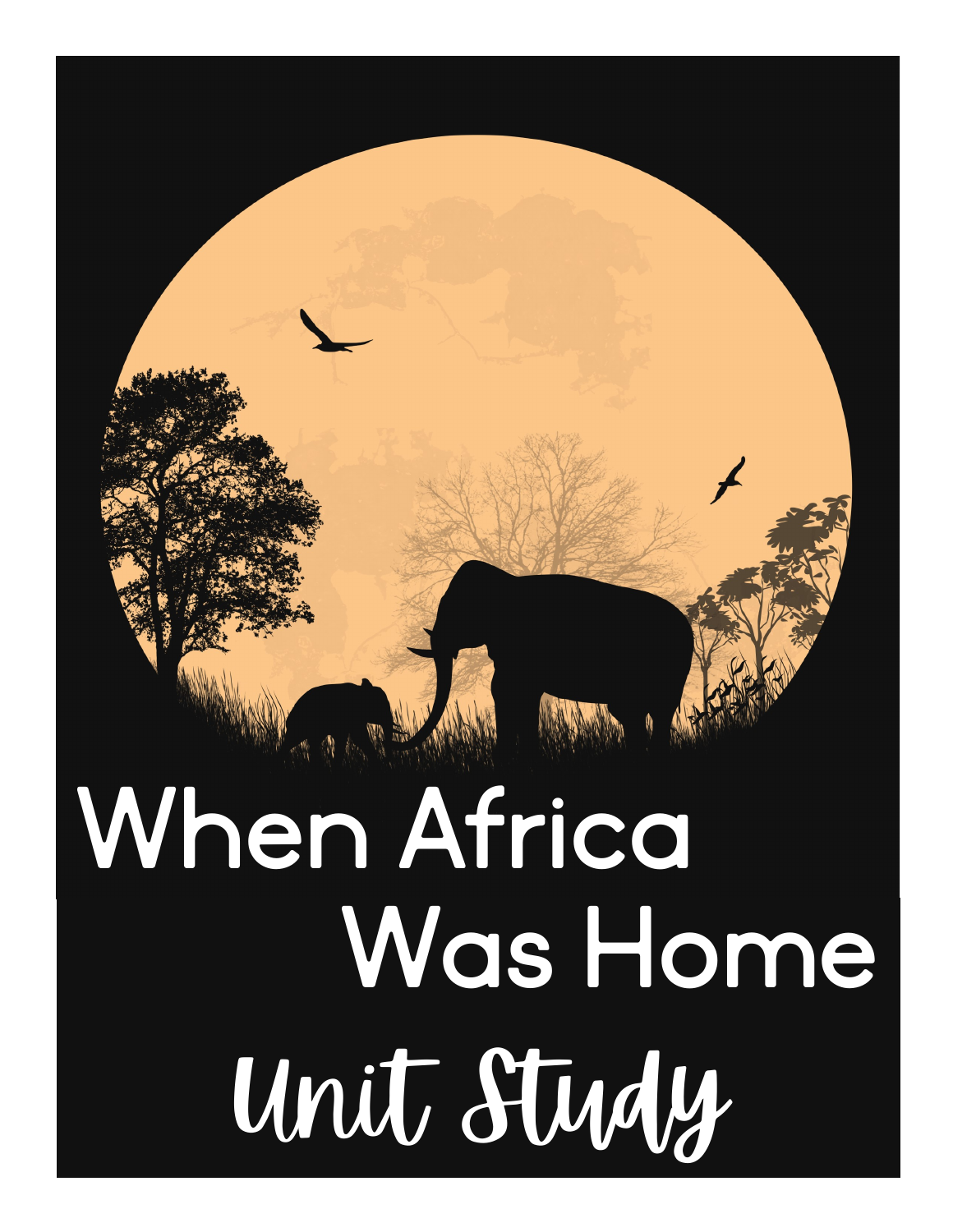# When Africa Was Home

Book by Karen Lynn Williams Unit prepared by Amber Hightower

#### SOCIAL STUDIES

Geography: Africa, North America, and other Continents Peter's family live in Africa but return to America for a short time.

Introduce the seven continents. What is a continent? See how many continents your student can name. Using a world map, cut out the continents and make a short book. For each continent, you may want to write the countries found there or some other information about it.

Africa is one of the seven continents. It has 53 countries in it. Find it on a wall map, globe or atlas.

Locate the oceans around Africa. Point out that the island of Madagascar is part of Africa. Use a blank world map to locate Africa and color it in. You may want to print a map of Africa that has the countries on it. Find Malawi on it and color it.

North America is also one of the seven continents. You may want to find America on a map or globe and point out that there are two continents that have America on them. One is North America which is the United States of America, the country of Canada, the country of Mexico and the countries of Central America. South America is the other continent.

#### Cultural Awareness

There are many differences between Africa and America. Many of these are mentioned in the book or can be seen in the pictures. How many can you spot or remember? Discuss how life in a village may differ from life in a city. Compare the village in Africa (huts with thatched roofs) to the picture of the city in America (tall buildings). Make a list of the differences or have child draw them.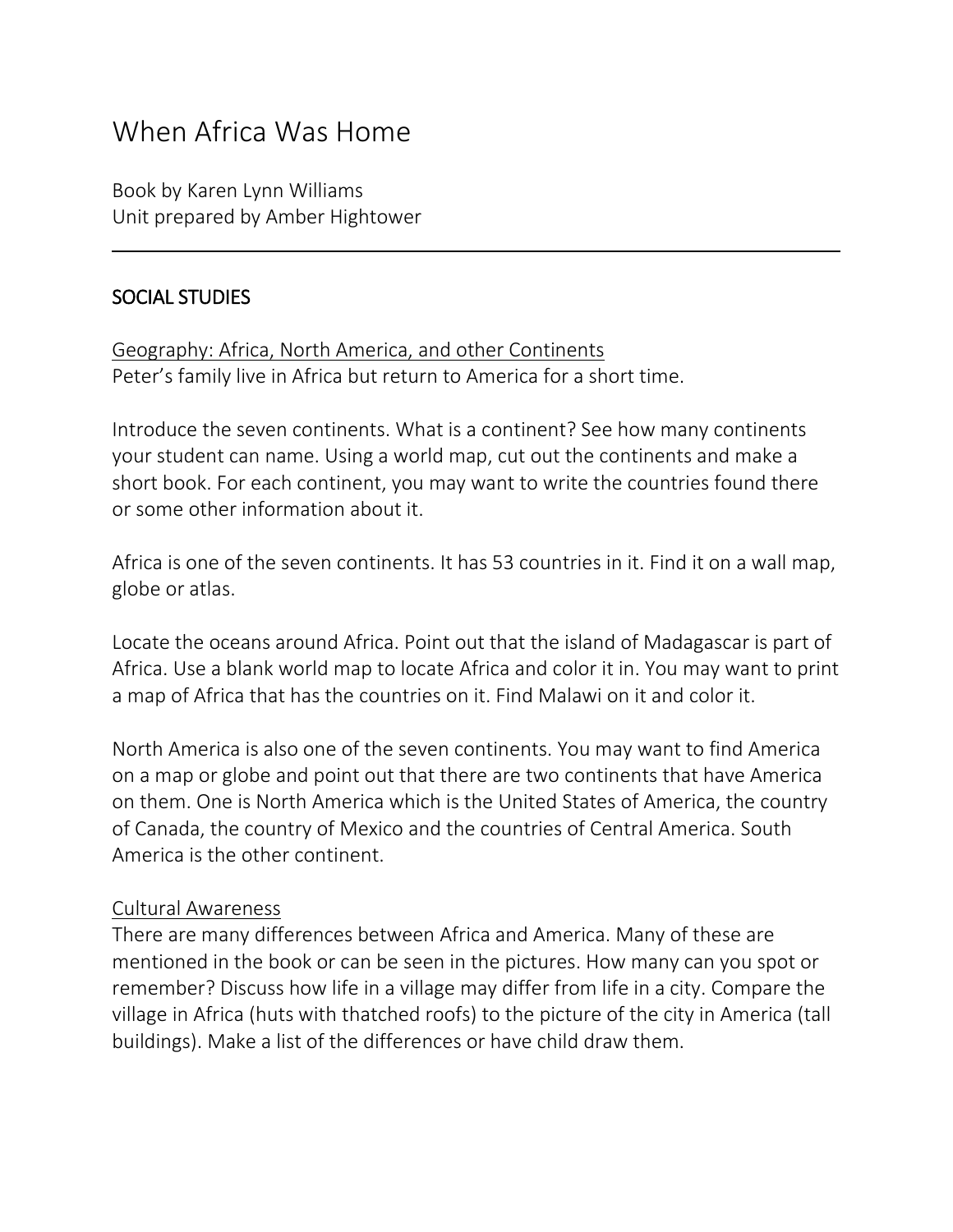Project: To help compare the differences in city life and village life, your child might like to make a replica of a skyscraper and a village hut. For the skyscraper, you might use LEGO, sugar cubes or wooden blocks. For the village hut, you might like to use brown construction paper made into the round hut and yellow pipe cleaners or string for the thatch roofs. For older students or those who are really creative, you may want to construct a diorama.

#### Manners

Peter's mother tells him that in America we eat with a fork and a spoon. This is the polite way in America she tells him. What are manners? What happens when we don't use them? Discuss this with your child.

Activity Ideas- Research manners in Malawi or in Africa in general. Then research manners in America and compare them. You can make this regional as in southern manners or northern manners. Make a list of manners and draw them. Have a formal family dinner after studying manners.

# SCIENCE

# African Animals

What kind of animals do you see in the pictures of Africa? Take notice of the giraffe in the picture of Peter walking in the snow. Make a list of the animals or draw pictures of them. Pick one to do an animal report on. Visit a zoo and look for the animals in the book. Are any of the animals native to the US?

Peter's dad mentions getting a kitten. Read books on cats. Discuss with your child that domestic cats are in the feline family with tigers and Lions. If interested, gently introduce animal classification.

#### Airplanes

The book says they boarded a plane bigger than a house with hundreds of seats and buttons and switches. Does your child know what kind of plane this is? Read about passenger planes and airports. Draw a picture of a plane they think Peter may have flown in. Visit an airport or plane museum if possible.

Older children may like to research the different types of planes and their uses.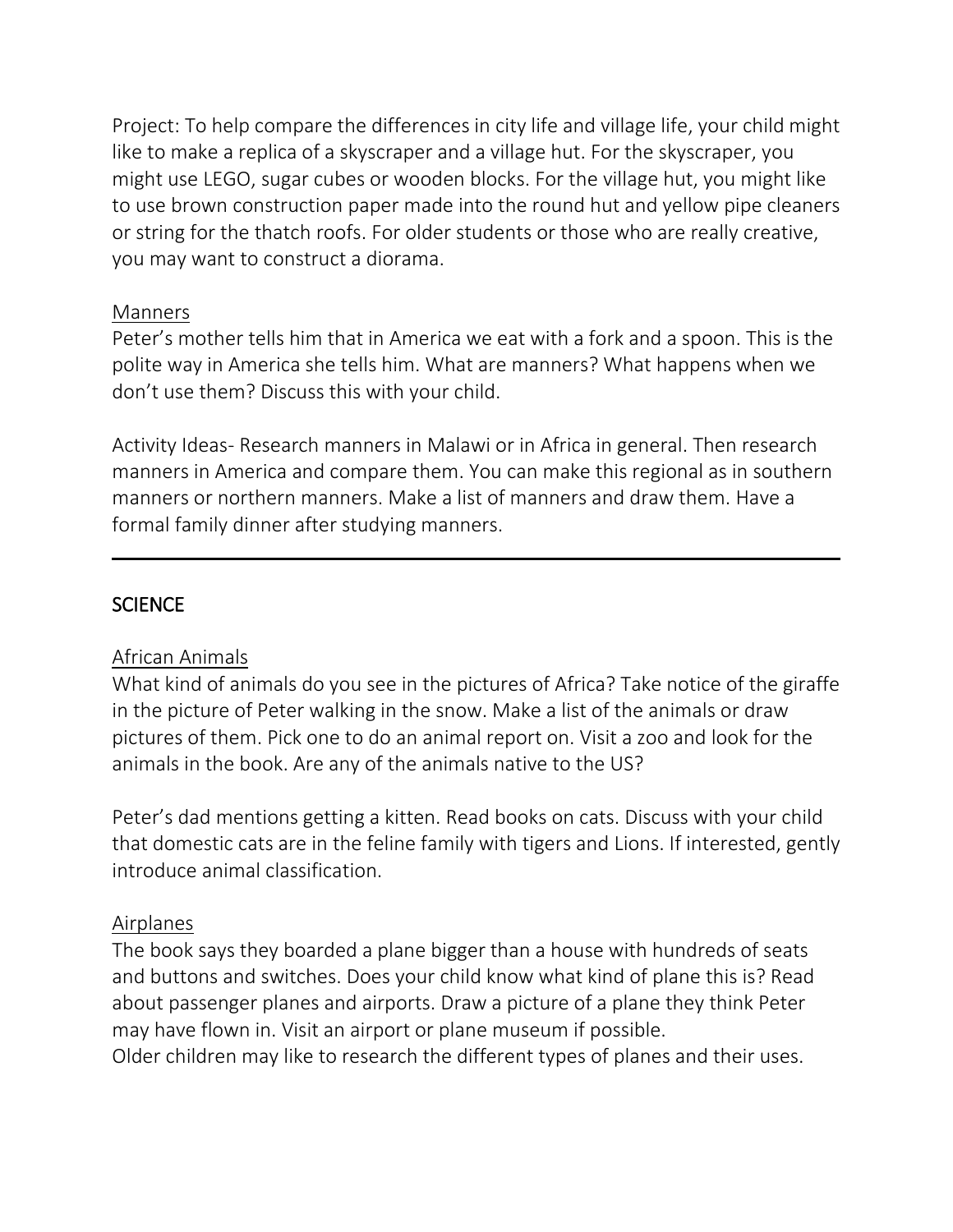Make paper airplanes for fun.

# ART

#### Oil Wash on Board

The illustrator, Floyd Cooper, uses a method called oil wash on board. He calls it subtractive process. Mr. Cooper paints an illustration on a board using oil paint then uses a stretchy eraser to erase the paint and make a picture.

Two illustrations in the book to note are the dedication page (green hues) and the page of Peter in bed (the blanket).

If a student is old enough, try this method with oil paints. If not, draw with crayon and use eraser to get the same effect.

#### Artist Study: Albert Dreher

Dreher pioneered the oil wash technique. If your student is interested, look up his paintings and compare to the illustrations Mr. Cooper created. Can your student see how the same technique was used?

#### Clay

Peter and friends made dolls from wet earth from the riverbed. Use clay to mold their own creations. This can be dolls or pottery or anything else they would like. For fun, gather dirt from the yard and make wet to resemble the clay Peter might have used. You can also use air dry clay in different colors. Visit a kiln or speak to an artist that makes pottery.

# LANGUAGE ARTS

Vocabulary

nanny- a child's nurse or caregiver (usually someone other than the mom) paw-paw trees- common name for a tropical and subtropical tree and its fruit maize- corn

riverbed- channel occupied by a river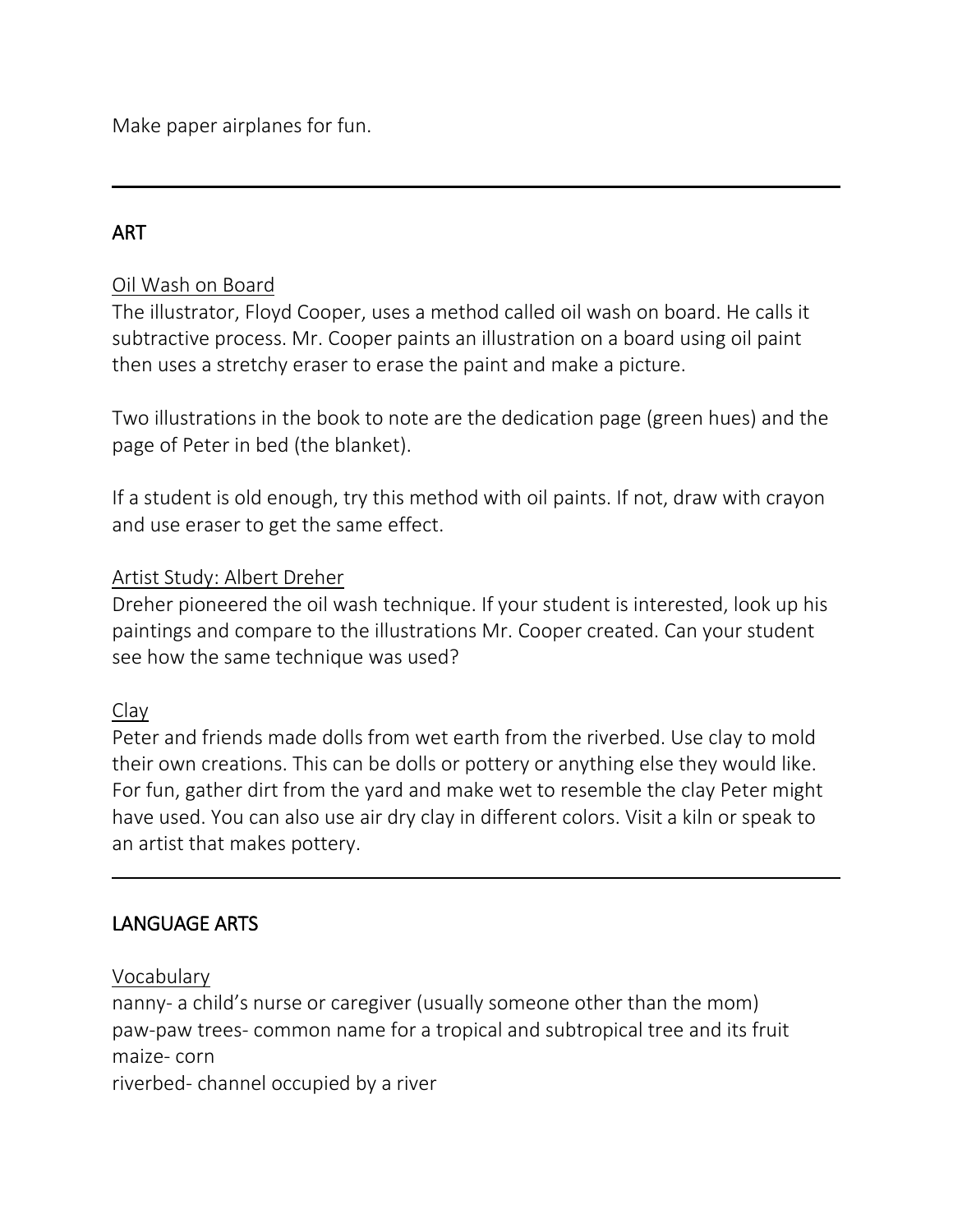mango tree- tree which grows the mango fruit which is sweet antelope- slender deer like animal that usually has horns paste- dough (there were several definitions but this fits the use in the story) mosquito net- a net or screen used for keeping mosquitoes out sugar cane- a tall grass usually grown as a source of sugar statue- representation of a person, thing or animal made by casting, molding or sculpture

#### Language Arts- Adjectives

There are many describing words used in the book. For students who are ready, introduce the word adjective and its meaning. Look through the book for descriptions. Here is one to get you started: "They made dolls with wet earth from the riverbed." Wet describes earth. Have student create his own words to describe objects around the house or pictures from the book.

#### Language: Chichewa

Peter learns to speak the Chichewa language while living in Africa. Several Chichewa words are used throughout the book such as Mayi- mother in Chichewa Achimwene- little brother in Chichewa

Activity: Learn some words in Chichewa for everyday things. Practice using them throughout the day. Make a book with the words in the story and their meanings. It might be fun to include the English words and pictures for each entry in your book.

#### Language Arts: Italics

Show your student the words in the text of the story that are italicized. Does your student know why we use italics? If not, explain that in books or other writings, the names of books and ships are italicized. When we hand write these, we underline them.

Activity: On note cards or small slips of paper, write the names of ships or other objects that should be in italics. On another set of paper, write the same words in italics and another set of paper with the words underlined. Have your child find matches. Older students can do this by copying a passage from a book that has used italics or that the parent provides. Have child copy the passage correctly.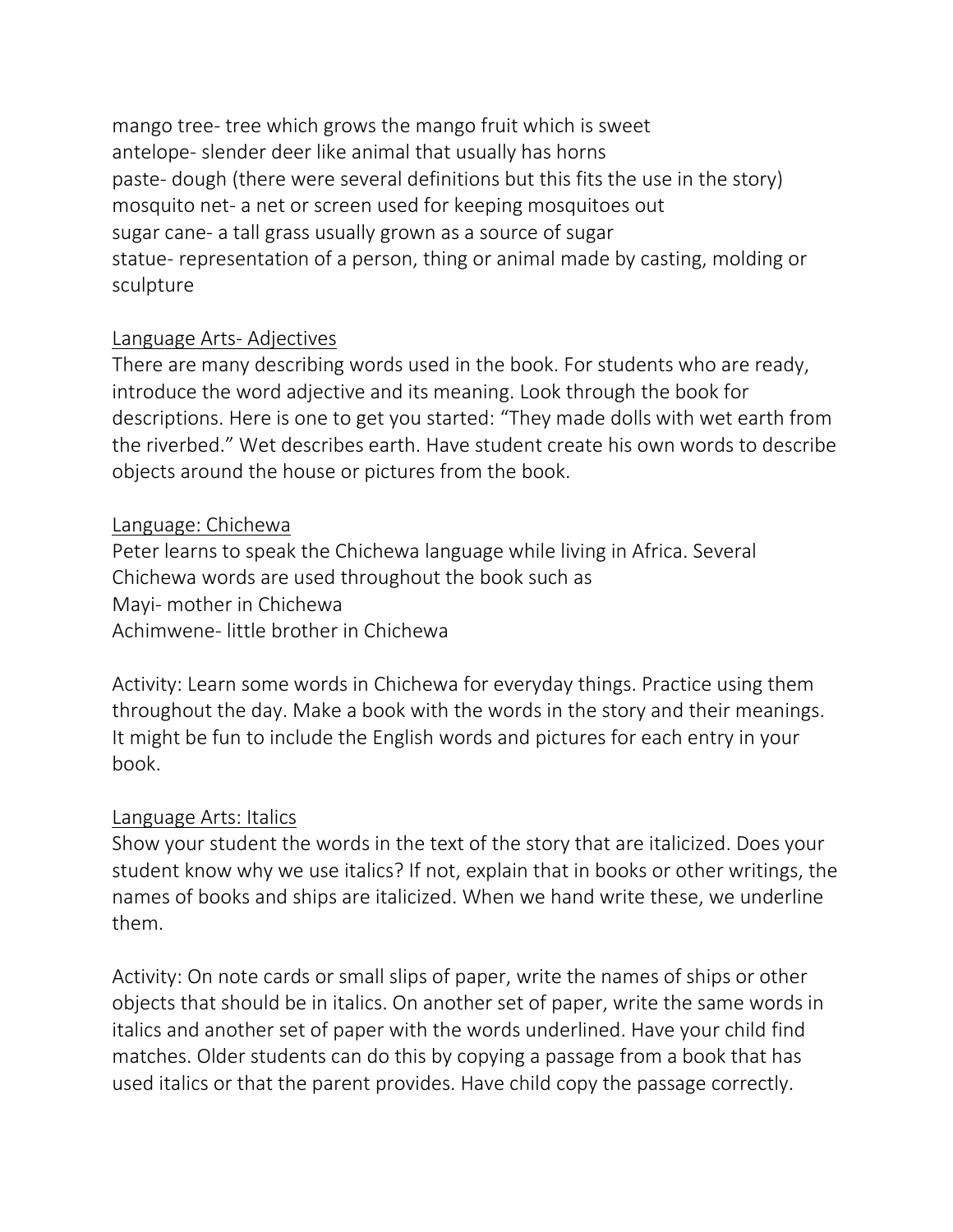### APPLIED MATH

#### Time

When Peter and family fly to America they fly through the day and a night. Discuss time. Usually when we speak of a day, we talk about the hours of sunlight. Does your child know that there are 24 hours in a day? Explain that there are 12 hours for day and 12 hours for night. You may also want to discuss how many minutes in an hour.

Older students can research the time zones (Peter's family changes time zones while flying) or may want to research the length of time it takes to fly from Africa to America. Make a map of the world and add in the time zone divisions. With supervision, you may want to have the student view an airlines departure and arrival times for flights from your closest airport to Malawi. They may want to make a plane ticket for their trek; be sure to include a passport!

#### Polls/Graphs

If your child isn't familiar with a poll explain to him that it is a questioning of persons to obtain information or opinions. Tell him that he is going to poll various friends and family members to find out where they consider home to be. Let him call friends/relatives and ask this question. Have him record each response. After he has collected the data, explain to him what a graph is. A graph is a way to visually compare the information. Help him chart the information.

#### BIBLE

#### Apprehension and Anxiety

Peter is apprehensive about his move back to America. He is afraid it will not feel like home because Africa is his home. Discuss anxiety. At some point we all feel anxious over something. Tell your child about a time when you have been anxious. What did you do to help with the anxiety? Did you talk about it, pray or keep a journal? Share verses from the Bible that your child can read when he is anxious. Comment one to memory.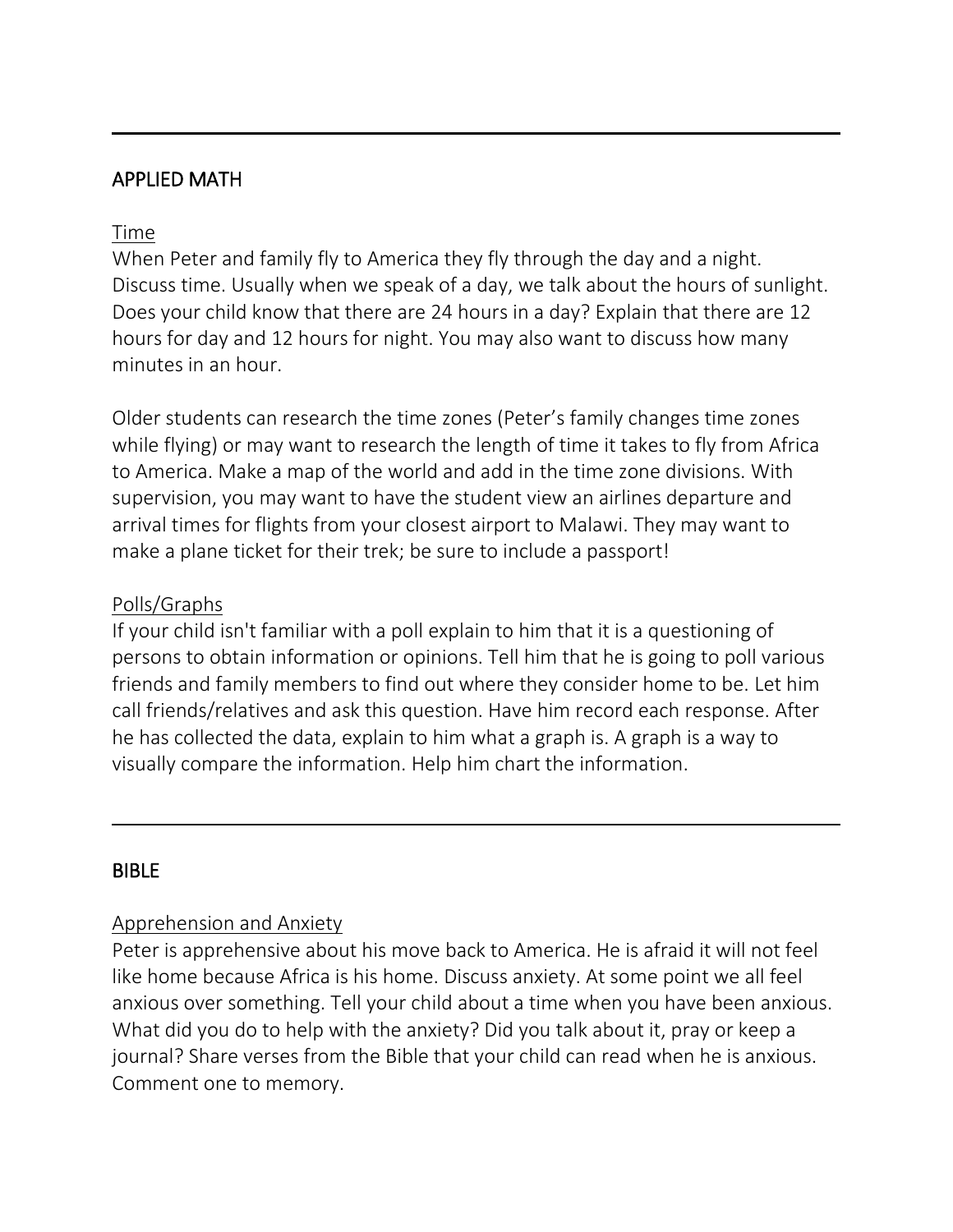Here are few you might like to share: John 14:1, John 14:27, Philippians 4:6-7. Choose one of appropriate length and use as copy work. It may be helpful for your child to prepare a prayer to say when he is anxious.

# Home

Another good topic for discussion is home. Has your child heard the phrase "Home is where the heart is"? Explain to your child this simply means that no matter where you are, your home is where you make it. If your family has moved, use this to start your discussion. Does your child remember the move? If not, you might want to share how he felt at the time or how you felt. It is okay to feel anxious over a new place; discuss healthy ways to deal with anxiety. Again, the Bible verses will help.

If you have recently moved or are planning a move, try this activity. Make a When was Home book. This can be as simple as your child drawing pictures or you can use photos you have taken and make a mini scrapbook. Have fun and enjoy the memories this project will bring.

# JUST FOR FUN

#### Cooking

A good way to end this unit is to have a Malawian food night. Celebrate your new knowledge of the country with recipes from Malawi. Nsima is the staple food for Malawians much like bread or pasta for other countries. It is a porridge made from corn, cassava or another starchy flour. It is used as a spoon to scoop up soups and stews.

#### Nsima

1 cup ufa (cornmeal or cassava) 2 3/4-3 cups water for each cup ufa butter or margarine *optional*

Use a wooden spoon to stir nsima. Heat the water in the saucepan until lukewarm. Mix a little of the ufa with the water, stirring well to make sure there are no lumps. Bring to a boil, stirring well, then lower the heat and let boil gently for a few minutes. The mixture should look like a thin transparent porridge. Sprinkle the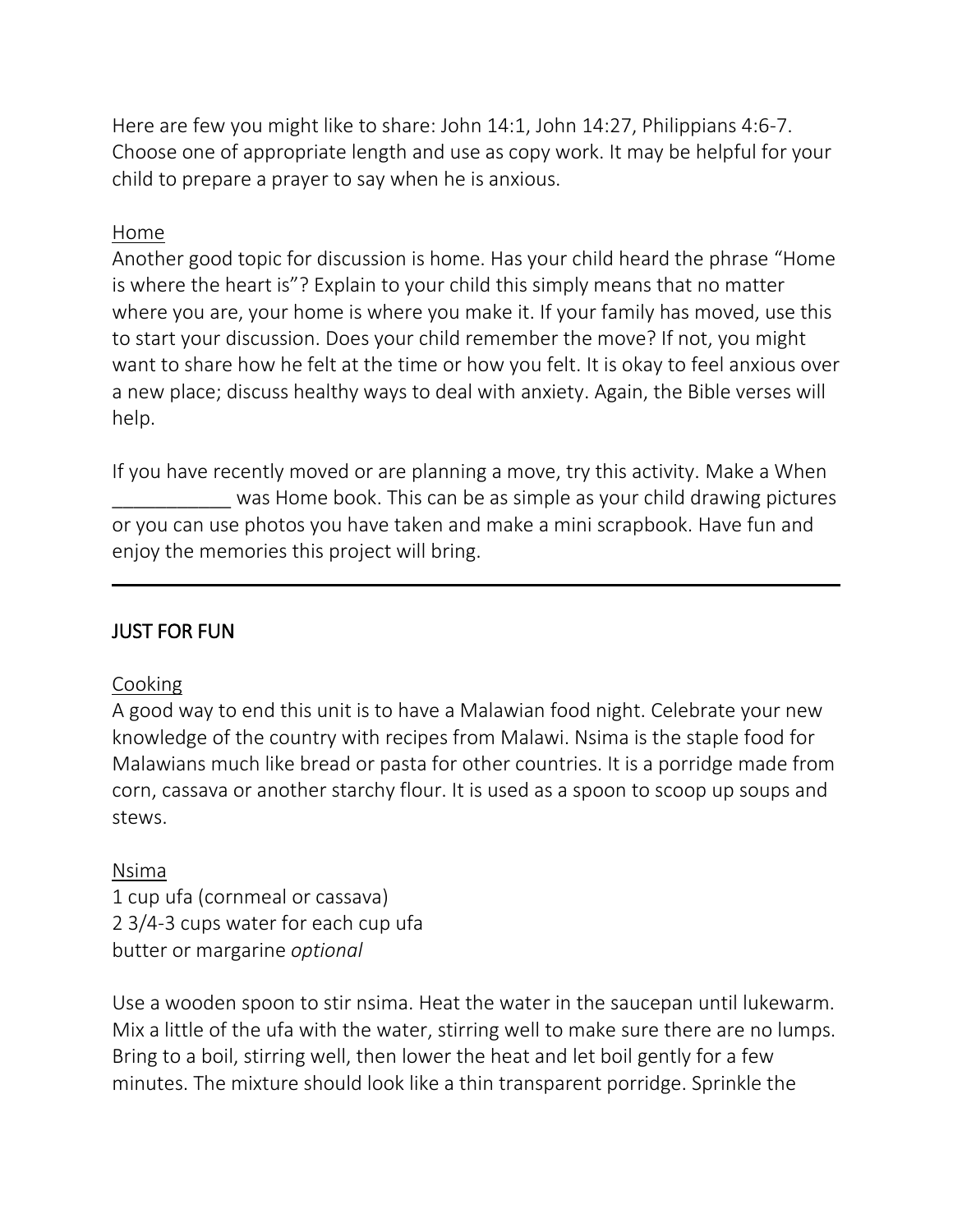remaining ufa over, a little at a time, stirring continuously to avoid lumps from forming, until the desired consistency is reached. Keep stirring until the nsima is smooth and well cooked. A little butter or margarine may be stirred in at this stage. Serve in a dish accompanied by a relish such as pumpkin leaves or tabasco sauce.

Vegetable Ndiwo 3 cups greens chopped 1 small onion chopped 1 TB oil 2 small tomatoes chopped 1 cup water salt to taste Sautee' onions in oil until tender. Add other ingredients, cover and simmer over medium heat until greens are tender. Serve with rice or Nsima. (see list below for common greens) Cassava Leaves = *Ntapasya* or *Chigwada* Sweet Potato Leaves = *Ntolilo* or *Kholowa* Bean Leaves = *Nkwanya* Small Bean Leaves = *Chitambe* Pumpkin Leaves = *Mkhwani* Chinese Cabbage = Chinese Mustard Leaves Rape Leaves Kale Leaves Cabbage

#### Knitting/Sewing

Peter has a ski cap that reminds him of Africa. Learn to knit a ski cap that looks like the one in the story. Another way is use fleece and sew a cap. Remember to add the tassels. This project also lends itself to the topic of the bright colors used in African clothes.

Make small hushpuppies and dip in cocktail sauce and pretend to be eating corn paste and fish sauce just like Peter.